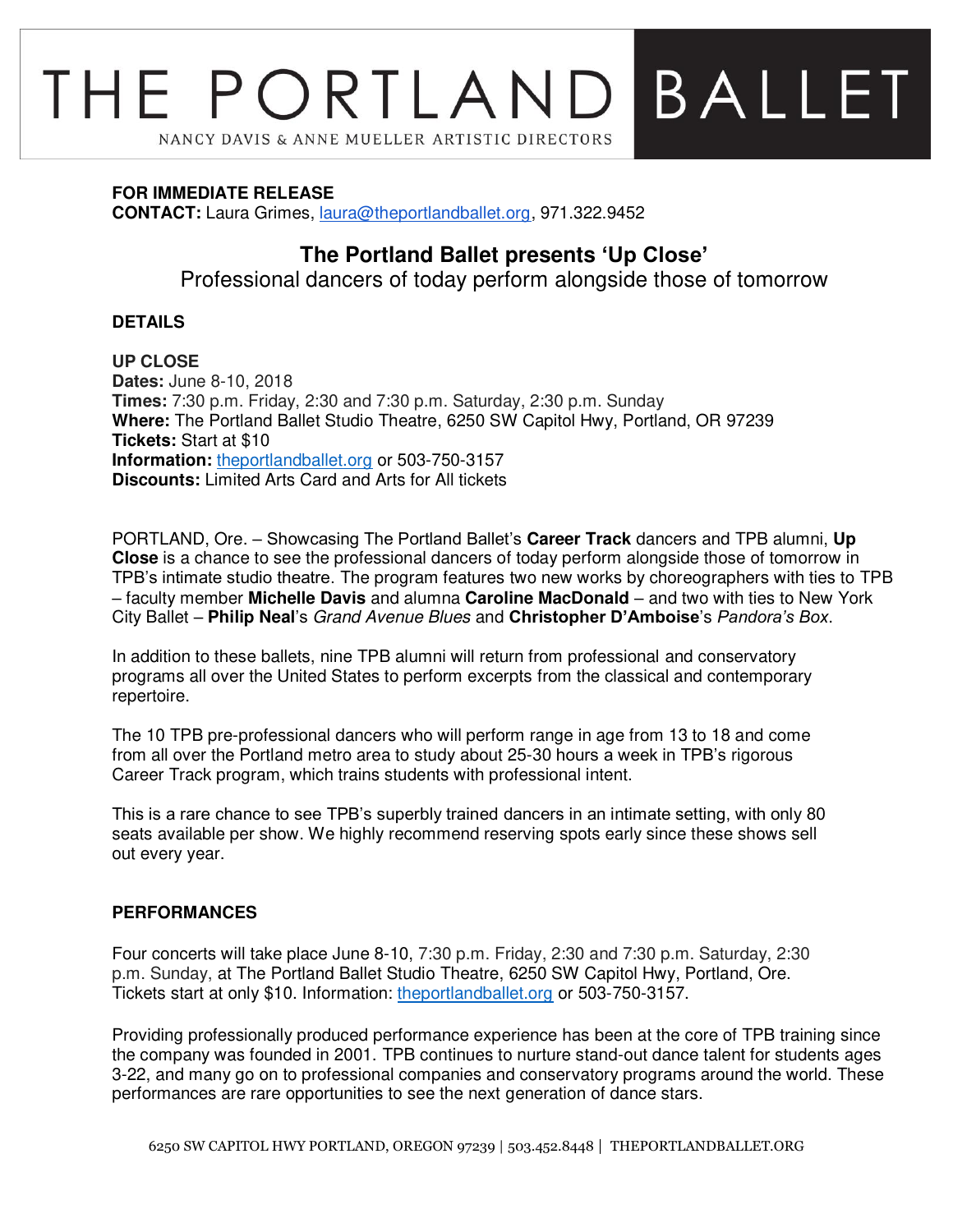### **PROGRAM**

#### **New Work**

#### **Michelle Davis (TPB faculty member)**

Inspired by the beach, this new ballet is about focus in four parts: ocean waves, femininity, strength, and fun. It's about the need to pause and look at art, to savor the moment and be present, to reflect and enjoy what matters. It encourages the audience to admire the dancers' technical abilities, their individuality, and their confidence and dedication. It celebrates and honors the many hours of hard work and focus that the dancers put into their craft.

#### **Precipitation**

#### **Caroline MacDonald (TPB alumna)/music by Vanessa Mae**

Precipitation is a new work that draws inspiration both from nature and the music that it is set to. The dancing begins with small groups and pairings of dancers, slowly accumulating and gathering mass until everything expands and takes over the space in an explosion of dynamic, high energy movement reminiscent of a storm cloud. The music, three songs by Vanessa Mae, ranges from classical to a Moroccan-inspired piece, which is reflected in the movement style. Caroline challenged the dancers to step out of their comfort zones and find the contrast between classical and contemporary movement, discovering how to merge both together in a single work. The end result is a fun, dynamic piece that showcases the beautiful dancers of TPB in an up close and personal environment.

#### **Grand Avenue Blues**

#### **Philip Neal/music by Michael Roberts**

Fun and jazzy, Grand Avenue Blues was created for a competition that made it to the finals of Youth American Grand Prix. Neoclassical in style with no story, it's set to an original score by Michael Roberts.

#### **Pandora's Box**

#### **Christopher D'Amboise/music by Franz Schubert**

Theatrical, romantic, and sensual, Pandora's Box is a contemporary duet that was originally choreographed on Saint Louis Ballet in 2014.

#### **CAREER TRACK PROGRAM**

Launched in 2015, The Portland Ballet's Career Track program offers well-trained, advanced dancers with professional intent a setting that simulates a professional company experience. Students participate in an intense and personal learning environment with a rigorous schedule that requires about 25 to 30 hours of work a week. In addition to classes, rehearsals and performances, dancers receive supportive one-on-one evaluation and coaching in technique, performance skills and goal setting, as well as tools for auditioning, injury prevention, cross training and nutrition.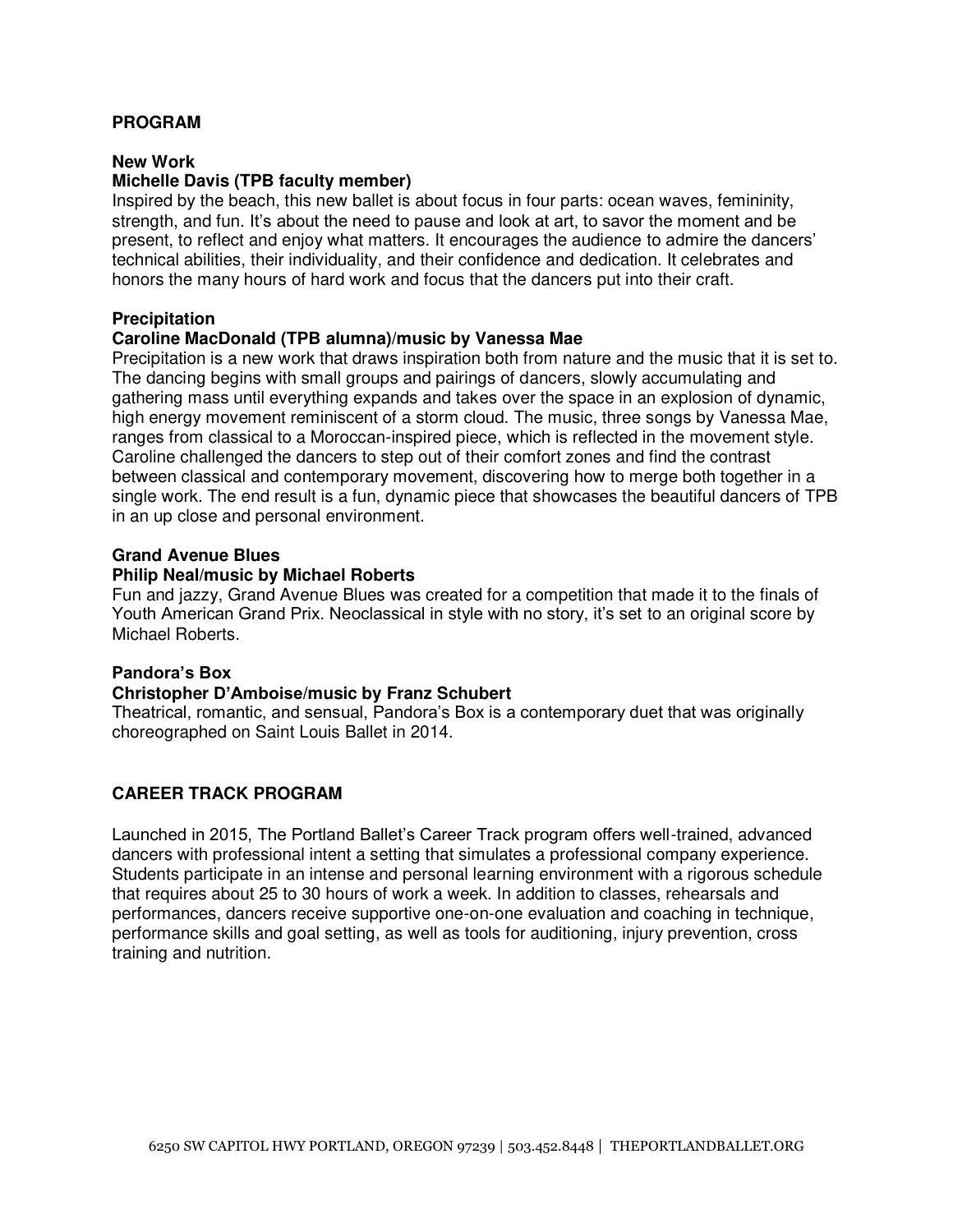## **TPB CAREER TRACK DANCERS**

**Harumi Buchholz**, 14, of **Cornelius**, is in 9th grade at Indiana University Online High School. This is her first year at TPB. She has attended summer programs at School of Oregon Ballet Theatre, American Ballet Theatre, and TPB. She has also trained at Forest Grove Dance Arts and performed as Clara in "The Nutcracker."

Lydia Butler, 13, of Beaverton, is in 8<sup>th</sup> grade at Sheridan All Prep Academy. This is her second year at TPB. She has attended summer programs at Pacific Northwest Ballet, School of Oregon Ballet Theatre, Portland Youth Ballet, and TPB.

**Elysée Donaghy**, 14, of **Beaverton**, is in 8<sup>th</sup> grade at EdGenius. This is her first year at TPB. She has attended summer programs at Ballet Arts Academy, The Dallas Conservatory, and TPB.

**Lauren Grover**, 15, of **Portland**, is in 9<sup>th</sup> grade at Indiana University Online High School. This is her fourth year at TPB. She has attended summer programs at City Ballet of San Diego, Walnut Hill, and TPB.

**Melanie Labs**, 14, of **Sherwood**, is in 10th grade at University of Nebraska Online High School. This is her second year at TPB. She has attended summer programs at School of Oregon Ballet Theatre, Portland Youth Ballet, and TPB.

**Olivia "Rosie" Pedersen**, 18, of **Lake Oswego**, is a freshman at Spokane Community College. This is her first year at TPB. She has attended summer programs at Ballet West, International School of Ballet-Georgia, and Sultanov Russian Ballet Academy.

**Sarah Rinderknecht**, 17, of **Tualatin**, is in 11th grade at PCC Early College Program. This is her second year at TPB. She has attended summer programs at Central Pennsylvania Youth Ballet and Classical Ballet Academy.

**Kate Southerland**, 14, of **Vancouver**, is in 9th grade at Indiana University Online High School. This is her third year at TPB. She has participated in summer programs at San Francisco Ballet, American Ballet Theatre, School of Oregon Ballet Theatre, and TPB. She has also trained at Columbia Dance.

Giselle Tiret, 14, of Portland, is in 8<sup>th</sup> grade at Summit Learning Charter. This is her sixth year at TPB. She has attended summer programs at Ballet West, The School of American Ballet, San Francisco Ballet, School of Oregon Ballet Theatre, and TPB.

**Kyra Yannotta**, 13, of **Wilsonville**, is in 8th grade at Summit Learning Charter. This is her third year at TPB. She has participated in summer programs at The School of American Ballet and Pacific Northwest Ballet.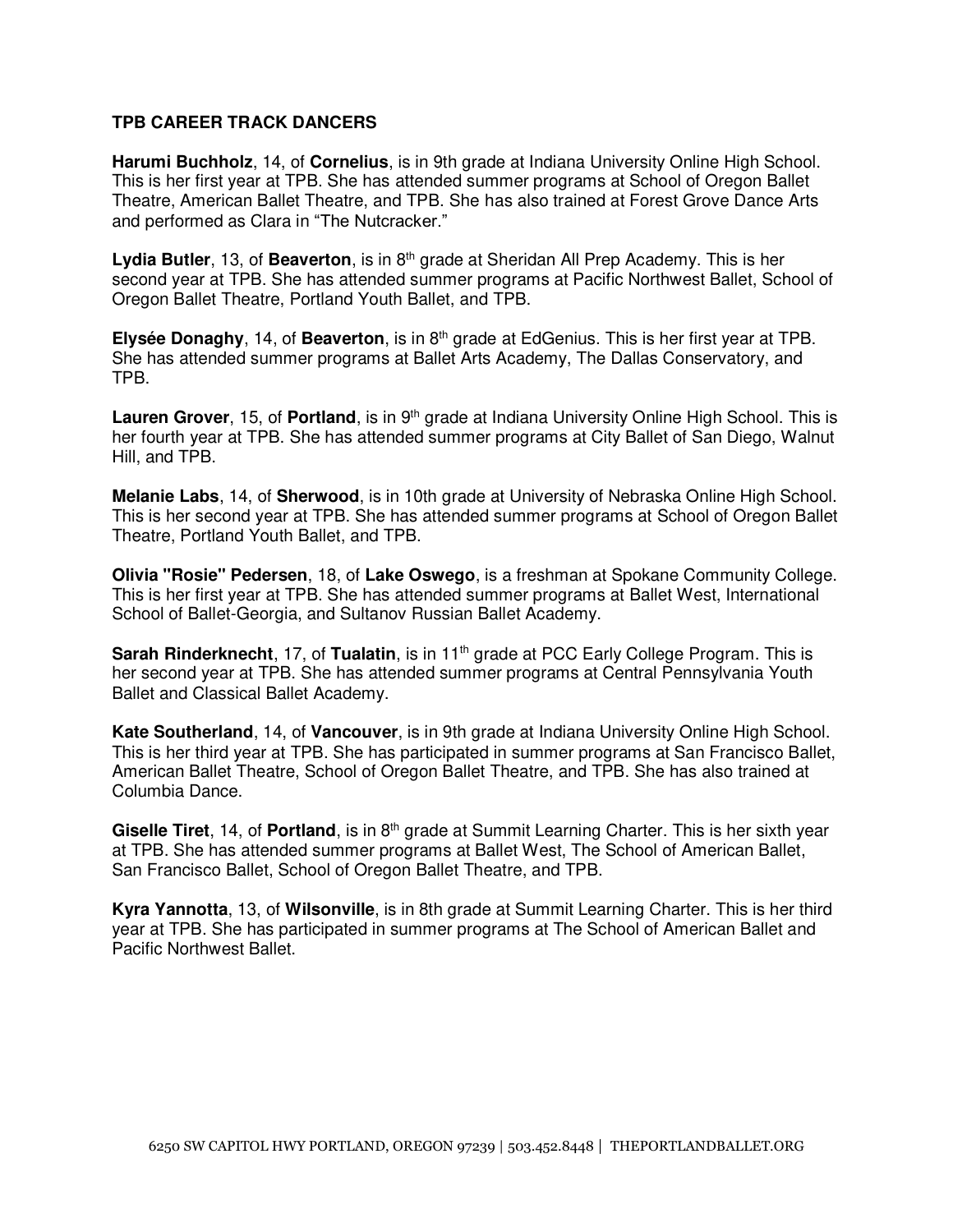#### **TPB ALUMNI PERFORMING**

**Lauren Kness**, Ballet Arizona **Lauren Lane**, Saint Louis Ballet **Caroline MacDonald**, Nevada Ballet Theatre **Christine Mathews**, Tucson Ballet **Michael McGonegal**, Saint Louis Ballet **Naomi Rux**, Ballet Idaho **Kerridwyn Schanck**, Ballet Idaho **Delci Syvertson**, Boston Conservatory **Henry Winslow, Boston Conservatory** 

# **CHOREOGRAPHERS and COMPOSERS**

**Michelle Davis** was born in Dallas, Texas. She trained with the Dallas Ballet Academy under the direction of Flemming and Vivi Flindt. She worked as a student dancer with the Dallas Ballet and Ballet Dallas, and attended Booker T. Washington Arts Magnet High School. In 1989 Michelle joined the San Francisco Ballet School and was named an apprentice in 1991. She danced for eight seasons with the San Francisco Ballet under the direction of Helgi Tomasson, and also danced in 1996/97 with the Royal Danish Ballet in Copenhagen, Denmark. She made guest appearances dancing with Maximum Dance, Nevada Festival Ballet, Smuin Ballet/SF, Ballet Arts Ensemble in Michigan, Ballet Theatre of New Mexico, and Pacific Festival Ballet in Oregon. In 2004 Michelle moved to Portland and has enjoyed teaching and choreographing for Stites, Columbia Dance Ensemble, BodyVox, Vancouver Dance Theatre, Polaris, and Vancouver School of Arts and Academics. She currently teaches at Northwest Dance Project, PDX Contemporary Ballet, Arts and Communication Magnet Academy, and The Portland Ballet. Along with her husband and three children, Michelle is an integral part of the TPB family, where she has taught for ten years.

**Caroline MacDonald** grew up in Portland, Oregon, where she trained at The Portland Ballet and Arts and Communication Magnet Academy. She attended summer programs at The Portland Ballet, Oregon Ballet Theatre, and Pittsburgh Ballet Theatre, where she danced for two years as a member of the Graduate Program after high school. While there, she performed in numerous company productions. As a choreographer, Caroline set original works on the Pre-Professional High School and Graduate divisions. Caroline joined Nevada Ballet Theatre in 2014 as a Company Artist. She has choreographed seven original works for NBT, including four collaborations with Cirque Du Soleil.

**Philip Neal** danced for 23 years with the New York City Ballet, 17 years as a Principal Dancer. He is a Repetiteur for The George Balanchine Trust and The Jerome Robbins Rights Trust, and a choreographer staging the ballets of both legendary choreographers throughout the world. He has also successfully embarked on choreographic ventures, having crafted five original commissions for Richmond Ballet and participated in both the New York Choreographic Institute and the National Choreographers Initiative. Neal is a guest instructor for numerous international dance companies and schools, including Joffrey Ballet, Miami City Ballet, Pacific Northwest Ballet and the School of American Ballet. He is a dance panelist/mentor for National YoungArts Organization, and an adjudicator/master teacher for Youth America Grand Prix. In addition, from 2010-2013, he directed developmental efforts, fundraising of major gifts, Board Trustee recruitment and special events in Palm Beach County on behalf of Miami City Ballet. In 2015, Neal was appointed the Artistic Director of Next Generation Ballet (NGB) & Dance Dean of the